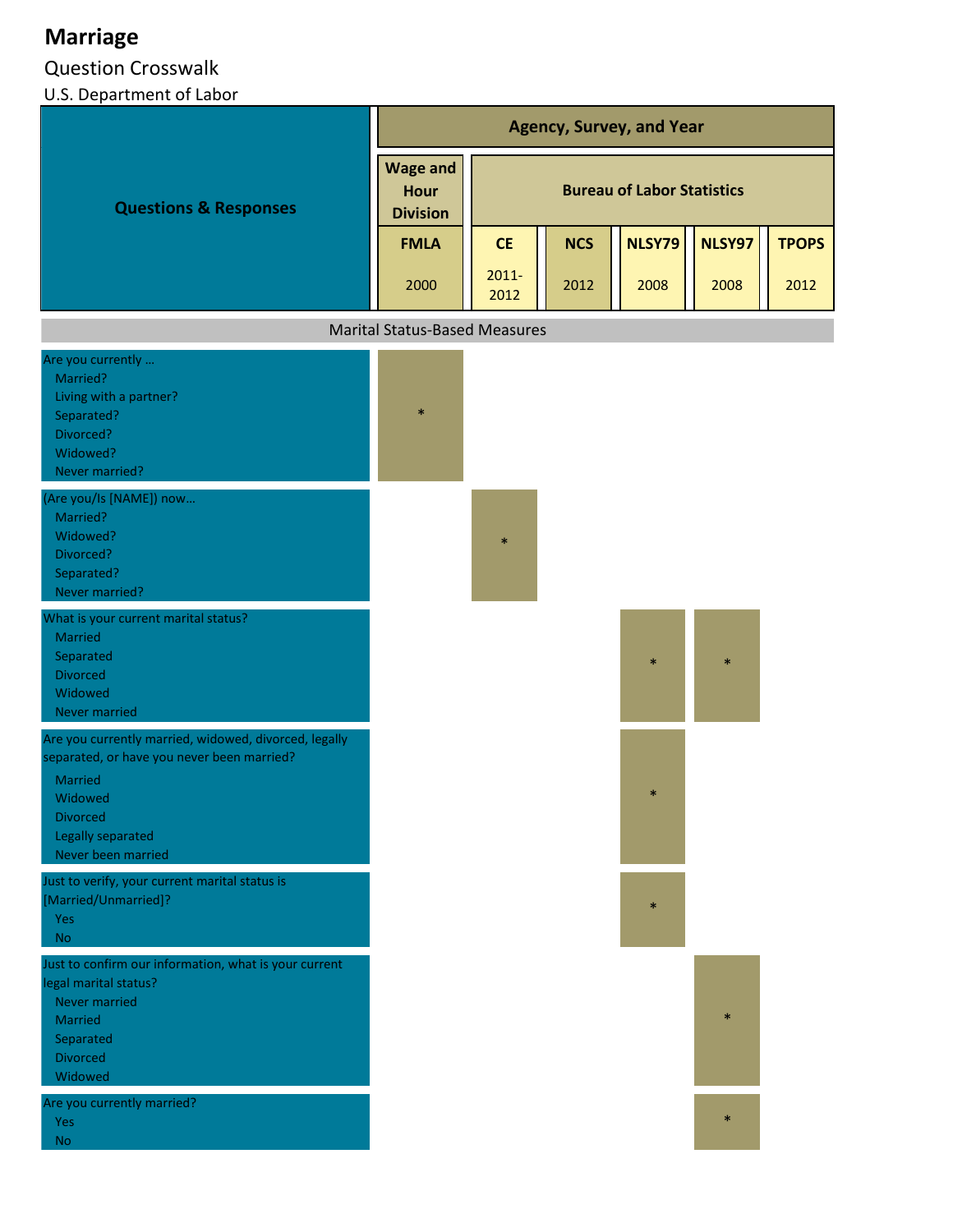|                                                                                                                                                                                                                                                                                                                              | <b>Agency, Survey, and Year</b>                   |                                   |            |               |        |              |
|------------------------------------------------------------------------------------------------------------------------------------------------------------------------------------------------------------------------------------------------------------------------------------------------------------------------------|---------------------------------------------------|-----------------------------------|------------|---------------|--------|--------------|
| <b>Questions &amp; Responses</b>                                                                                                                                                                                                                                                                                             | <b>Wage and</b><br><b>Hour</b><br><b>Division</b> | <b>Bureau of Labor Statistics</b> |            |               |        |              |
|                                                                                                                                                                                                                                                                                                                              | <b>FMLA</b>                                       | <b>CE</b>                         | <b>NCS</b> | <b>NLSY79</b> | NLSY97 | <b>TPOPS</b> |
|                                                                                                                                                                                                                                                                                                                              | 2000                                              | $2011 -$<br>2012                  | 2012       | 2008          | 2008   | 2012         |
| Do you have a spouse that currently lives with you?<br>Yes<br><b>No</b>                                                                                                                                                                                                                                                      |                                                   |                                   |            |               | $\ast$ |              |
| Are you currently married, widowed,<br>divorced, separated, or never married?<br>Married<br>Widowed<br><b>Divorced</b><br>Separated<br><b>Never married</b>                                                                                                                                                                  |                                                   |                                   |            |               |        |              |
|                                                                                                                                                                                                                                                                                                                              | Follow-Up Measures (Longitudinal Data)            |                                   |            |               |        |              |
| When we last talked with you on [DLI], you said you<br>were [DLI MARITAL STATUS]. Is that correct?<br><b>Yes</b><br><b>No</b>                                                                                                                                                                                                |                                                   |                                   |            | $\ast$        |        |              |
| What was your marital status on [LINTDATE~X]?<br><b>Never married</b><br><b>Married</b><br>Separated<br><b>Divorced</b><br>Widowed                                                                                                                                                                                           |                                                   |                                   |            | $\ast$        |        |              |
| Have there been any changes in your marital status since<br>[LINTDATE~X]? (1-3)<br>Yes<br>No.                                                                                                                                                                                                                                |                                                   |                                   |            | $\ast$        |        |              |
| Since [DATE OF LAST INTERVIEW], what was the<br>first/next change in your marital status?<br>Separated<br><b>Divorced</b><br>Reunited<br>Remarried<br>Widowed                                                                                                                                                                |                                                   |                                   |            |               |        |              |
| After that, was there any other change in your marital<br>status?<br>Yes<br><b>No</b>                                                                                                                                                                                                                                        |                                                   |                                   |            | *             |        |              |
| Before we discuss your relationship with [PARTNER<br>1/People listed above], tell me please, have you had any<br>other marriages or marriage-like relationships with a<br>partner where you had established one household and<br>lived together since the last interview on [DATE OF LAST<br>INTERVIEW]?<br>Yes<br><b>No</b> |                                                   |                                   |            |               | $\ast$ |              |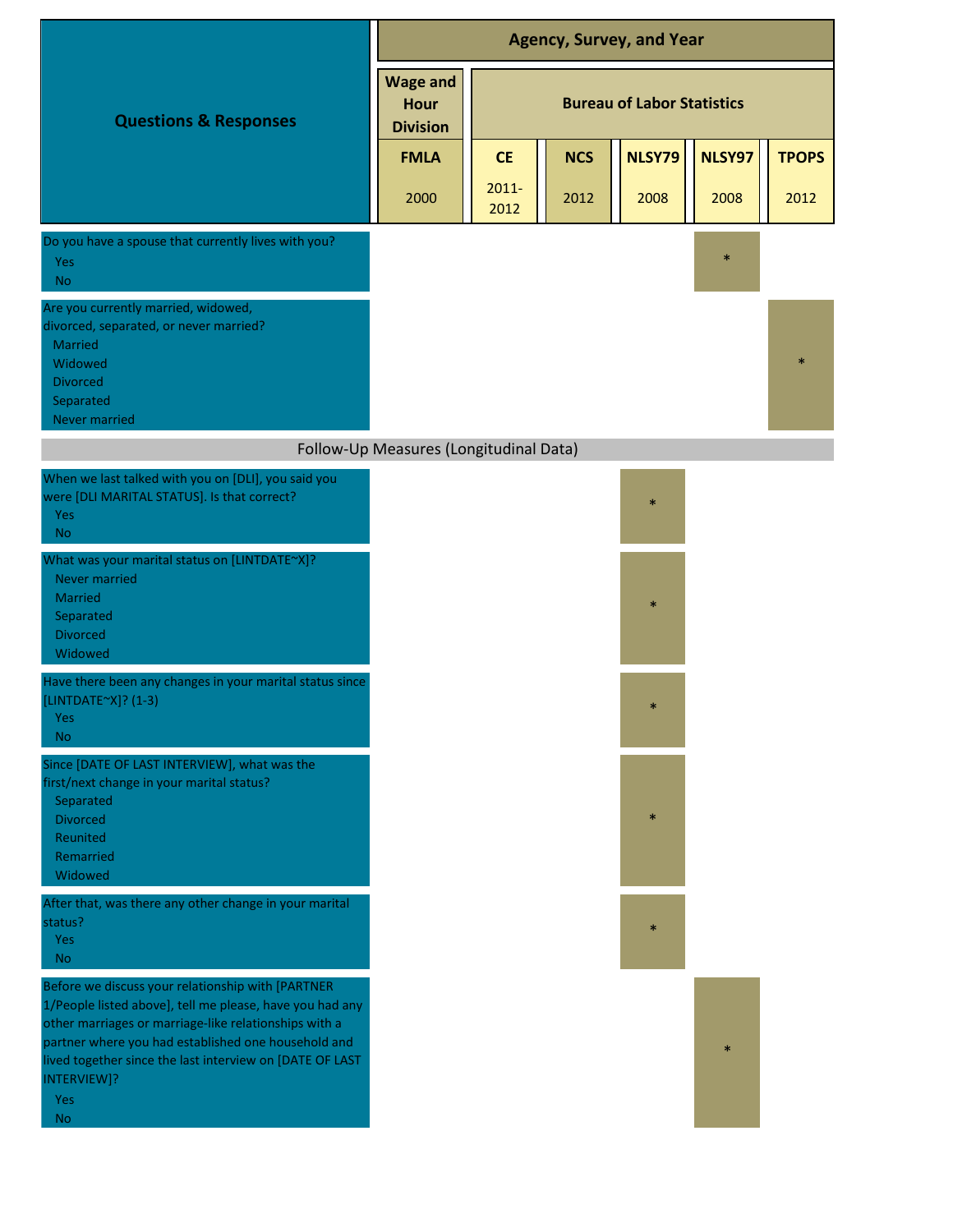|                                                                                                                                                                                                                                                                                                                                                                                                                                                                                                 | <b>Agency, Survey, and Year</b>                   |                  |            |                                   |        |              |
|-------------------------------------------------------------------------------------------------------------------------------------------------------------------------------------------------------------------------------------------------------------------------------------------------------------------------------------------------------------------------------------------------------------------------------------------------------------------------------------------------|---------------------------------------------------|------------------|------------|-----------------------------------|--------|--------------|
| <b>Questions &amp; Responses</b>                                                                                                                                                                                                                                                                                                                                                                                                                                                                | <b>Wage and</b><br><b>Hour</b><br><b>Division</b> |                  |            | <b>Bureau of Labor Statistics</b> |        |              |
|                                                                                                                                                                                                                                                                                                                                                                                                                                                                                                 | <b>FMLA</b>                                       | <b>CE</b>        | <b>NCS</b> | <b>NLSY79</b>                     | NLSY97 | <b>TPOPS</b> |
|                                                                                                                                                                                                                                                                                                                                                                                                                                                                                                 | 2000                                              | $2011 -$<br>2012 | 2012       | 2008                              | 2008   | 2012         |
| Since the last interview on [DATE OF LAST INTERVIEW],<br>have you been in a marriage or marriage-like<br>relationship with any of the people on this list?<br><b>Yes</b><br>N <sub>o</sub>                                                                                                                                                                                                                                                                                                      |                                                   |                  |            |                                   | $\ast$ |              |
| Have you ever been legally married to [dating<br>partner/spouse]?<br><b>Yes</b><br>N <sub>o</sub>                                                                                                                                                                                                                                                                                                                                                                                               |                                                   |                  |            |                                   | $\ast$ |              |
| These next questions are about marriages and marriage-<br>like relationships. In a marriage, there may be times<br>when a husband and wife live in different households. In<br>this study we define a marriage-like relationship as a<br>sexual relationship in which partners establish one<br>household and live together. When we talked to you<br>during our last interview in [DLI], you were not married<br>or living in a marriage-like relationship at that time.<br>Select to continue |                                                   |                  |            |                                   | $\ast$ |              |
| Select if R volunteers a correction<br>Does the spouse you were living with at the time of the<br>last interview currently live in your household?<br><b>Yes</b><br><b>No</b>                                                                                                                                                                                                                                                                                                                   |                                                   |                  |            |                                   | $\ast$ |              |
| Does the person you were married to at the time of the<br>last interview currently live in your household?<br>Yes<br>No.                                                                                                                                                                                                                                                                                                                                                                        |                                                   |                  |            |                                   | $\ast$ |              |
| These next questions are about marriages and marriage-<br>like relationships. When we talked to you during our last<br>interview in [DLI], you were in a marriage-like<br>relationship with [DLI PARTNER) at that time.<br>Select to continue<br>Select if R volunteers a correction                                                                                                                                                                                                            |                                                   |                  |            |                                   | $\ast$ |              |
| Does that spouse or partner currently live in your<br>household?<br><b>Yes</b><br>N <sub>o</sub>                                                                                                                                                                                                                                                                                                                                                                                                |                                                   |                  |            |                                   | $\ast$ |              |
| These next questions are about marriages and marriage-<br>like relationships. When we talked to you during our last<br>interview in [DLI], you were married to [PREVIOUS<br>PARTNER] at that time.<br>Select to continue<br>Select if R volunteers a correction                                                                                                                                                                                                                                 |                                                   |                  |            |                                   | *      |              |
| Does that spouse or partner currently live in your<br>household?<br><b>Yes</b><br>No.                                                                                                                                                                                                                                                                                                                                                                                                           |                                                   |                  |            |                                   | $\ast$ |              |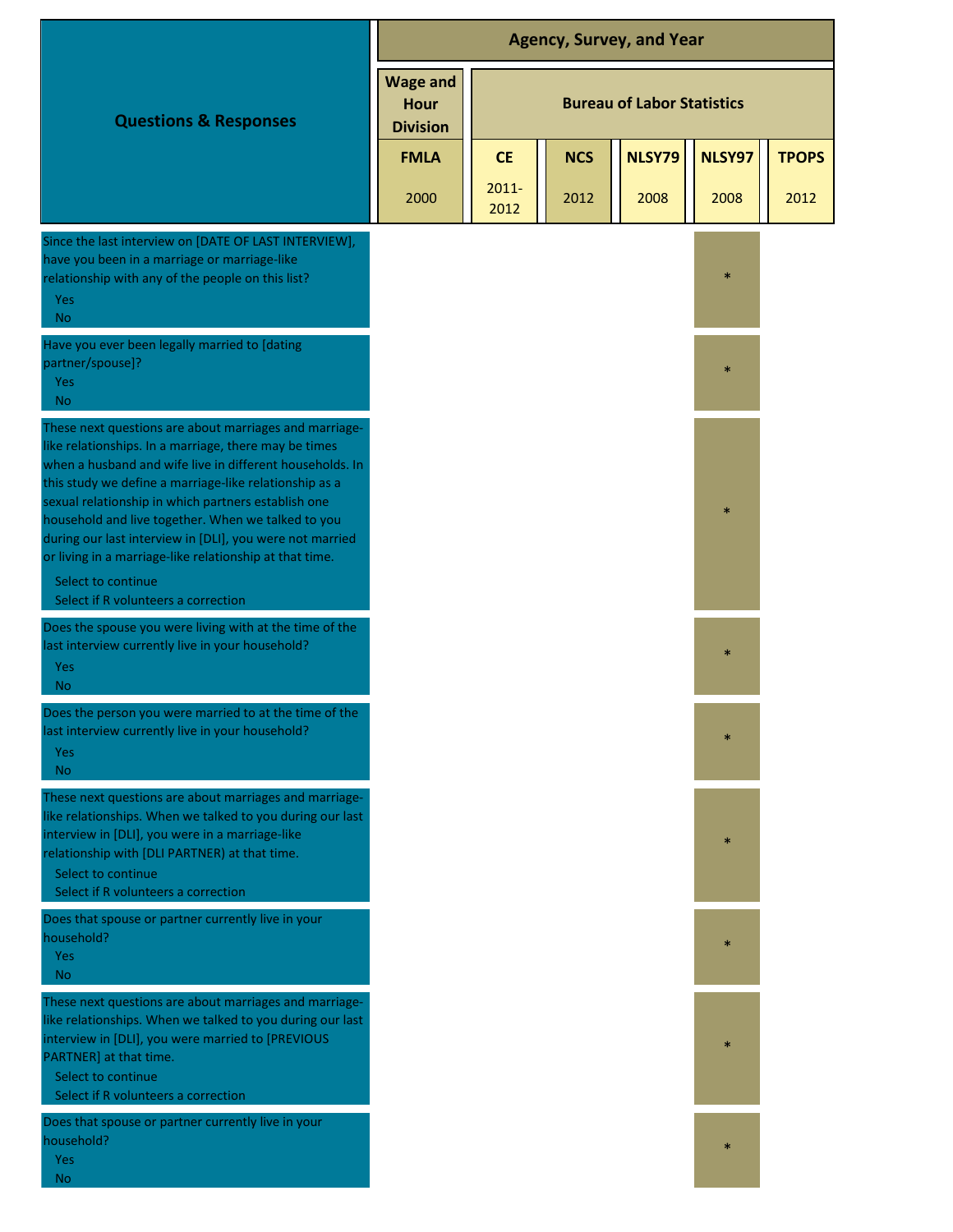|                                                                                                                                                                                                                                                                                                                                                  | <b>Agency, Survey, and Year</b>                   |                  |            |                                   |        |              |
|--------------------------------------------------------------------------------------------------------------------------------------------------------------------------------------------------------------------------------------------------------------------------------------------------------------------------------------------------|---------------------------------------------------|------------------|------------|-----------------------------------|--------|--------------|
| <b>Questions &amp; Responses</b>                                                                                                                                                                                                                                                                                                                 | <b>Wage and</b><br><b>Hour</b><br><b>Division</b> |                  |            | <b>Bureau of Labor Statistics</b> |        |              |
|                                                                                                                                                                                                                                                                                                                                                  | <b>FMLA</b>                                       | <b>CE</b>        | <b>NCS</b> | <b>NLSY79</b>                     | NLSY97 | <b>TPOPS</b> |
|                                                                                                                                                                                                                                                                                                                                                  | 2000                                              | $2011 -$<br>2012 | 2012       | 2008                              | 2008   | 2012         |
| These next questions are about marriages and marriage-<br>like relationships. When we talked to you during our last<br>interview in [DLI], you were married to [PREVIOUS<br>PARTNER] but [PREVIOUS PARTNER] was living outside<br>of your household.<br>Select to continue<br>Select if R volunteers a correction                                |                                                   |                  |            |                                   | $\ast$ |              |
| Does that spouse or partner currently live in your<br>Yes<br><b>No</b>                                                                                                                                                                                                                                                                           |                                                   |                  |            |                                   | $\ast$ |              |
| These next questions are about marriages and marriage-<br>like relationships. When we talked to you during our last<br>interview in [DLI], you were separated from [PREVIOUS<br>PARTNER] at that time.<br>Select to continue<br>Select if R volunteers a correction                                                                              |                                                   |                  |            |                                   | $\ast$ |              |
| Does that spouse or partner currently live in your<br>household?<br><b>Yes</b><br><b>No</b>                                                                                                                                                                                                                                                      |                                                   |                  |            |                                   | $\ast$ |              |
| So just to check, you are still living with this partner in a<br>marriage-like relationship where you have established<br>one household together?<br>Yes<br>No.                                                                                                                                                                                  |                                                   |                  |            |                                   |        |              |
| What is the current status of your relationship with this<br>partner? (How did this relationship finally end?)<br>Break-up<br>Annulment, nothing legal<br>Legal separation only (no legal divorce)<br>Legal divorce<br>R & spouse/partner are still together but not living<br>together<br>R & Spouse are still married but do not live together |                                                   |                  |            |                                   | $\ast$ |              |
| At the time of the last interview, you said you were<br>dating [NAME]. What best describes your current<br>relationship with [partner at the last interview]?<br>We are still dating<br>We are married<br>We are currently living together, but not married<br>We are no longer together                                                         |                                                   |                  |            |                                   | $\ast$ |              |
| What best describes your current relationship with<br>[dating partner/spouse]?<br>We are still dating<br>We are married<br>We are currently living together, but not married<br>We are no longer together                                                                                                                                        |                                                   |                  |            |                                   | $\ast$ |              |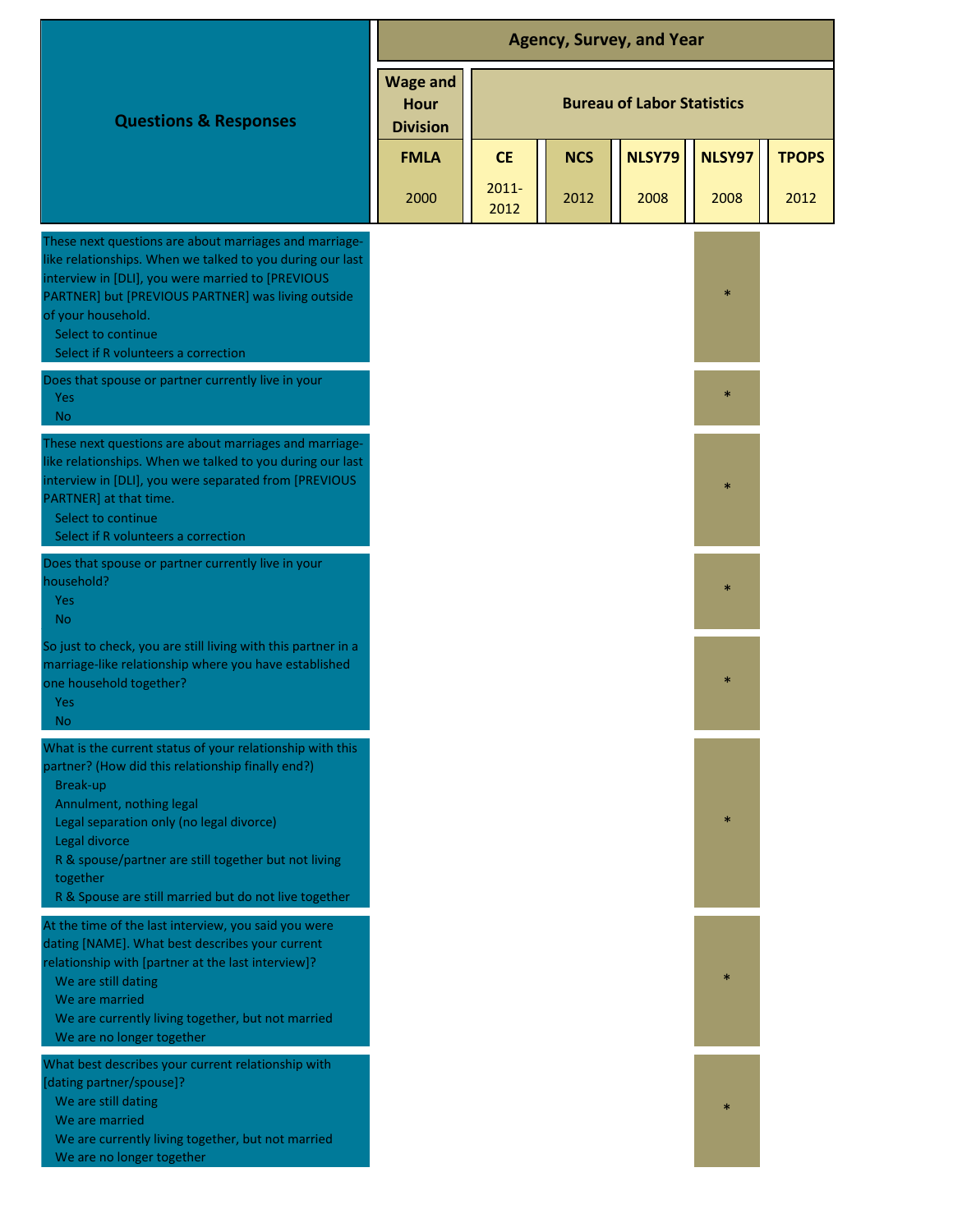|                                                                                                                                                                                                                                                                                                                   | <b>Agency, Survey, and Year</b>            |                                   |            |               |        |              |  |
|-------------------------------------------------------------------------------------------------------------------------------------------------------------------------------------------------------------------------------------------------------------------------------------------------------------------|--------------------------------------------|-----------------------------------|------------|---------------|--------|--------------|--|
| <b>Questions &amp; Responses</b>                                                                                                                                                                                                                                                                                  | <b>Wage and</b><br>Hour<br><b>Division</b> | <b>Bureau of Labor Statistics</b> |            |               |        |              |  |
|                                                                                                                                                                                                                                                                                                                   | <b>FMLA</b>                                | <b>CE</b>                         | <b>NCS</b> | <b>NLSY79</b> | NLSY97 | <b>TPOPS</b> |  |
|                                                                                                                                                                                                                                                                                                                   | 2000                                       | $2011 -$<br>2012                  | 2012       | 2008          | 2008   | 2012         |  |
|                                                                                                                                                                                                                                                                                                                   | <b>Marital History Measures</b>            |                                   |            |               |        |              |  |
| In total, how many times have you been<br>married?<br>$0-X$                                                                                                                                                                                                                                                       |                                            |                                   |            | $\ast$        |        |              |  |
| First, has [SPOUSE/PARTNER] ever been married before?<br><b>INTERVIEWER: Please record only legally recognized</b><br>marriages.<br>Yes<br><b>No</b>                                                                                                                                                              |                                            |                                   |            |               |        |              |  |
| [Not including this marriage/relationship], how many<br>other times has [SPOUSE/PARTNER] been married?<br><b>INTERVIEWER: Please record only legally recognized</b><br>marriages.<br><b>ENTER NUMBER OF MARRIAGES</b>                                                                                             |                                            |                                   |            |               |        |              |  |
| Have you ever been married to or lived with someone in<br>a marriage-like relationship?<br><b>Yes</b><br><b>No</b>                                                                                                                                                                                                |                                            |                                   |            |               | $\ast$ |              |  |
|                                                                                                                                                                                                                                                                                                                   | <b>Marriage Dates</b>                      |                                   |            |               |        |              |  |
| When were you married?<br><b>ENTER MONTH</b><br><b>ENTER YEAR</b>                                                                                                                                                                                                                                                 |                                            |                                   |            | $\ast$        |        |              |  |
| When were you remarried?<br><b>ENTER MONTH</b><br><b>ENTER YEAR</b>                                                                                                                                                                                                                                               |                                            |                                   |            | $\ast$        |        |              |  |
| Thinking about [SPOUSE/PARTNER]'s (most recent)<br>previous marriage, how long did that marriage last?<br><b>NUMBER OF WEEKS</b><br><b>NUMBER OF MONTHS</b><br><b>NUMBER OF YEARS</b>                                                                                                                             |                                            |                                   |            | $\ast$        |        |              |  |
| In what month and year did you marry ([PREVIOUS<br>PARTNER]/this partner)?<br><b>ENTER MONTH</b><br><b>ENTER YEAR</b>                                                                                                                                                                                             |                                            |                                   |            |               | ×.     |              |  |
| In what month and year did your (first/next) marry this<br>partner?<br><b>ENTER MONTH</b><br><b>ENTER YEAR</b>                                                                                                                                                                                                    |                                            |                                   |            |               | $\ast$ |              |  |
| In a previous interview, you reported being married to<br>[LOST SPOUSE]. Unfortunately, we did not collect<br>complete information from you about that marriage.<br>Could you tell me the month and year that you legally<br>married [LOST SPOUSE] for the first time?<br><b>ENTER MONTH</b><br><b>ENTER YEAR</b> |                                            |                                   |            |               | *      |              |  |